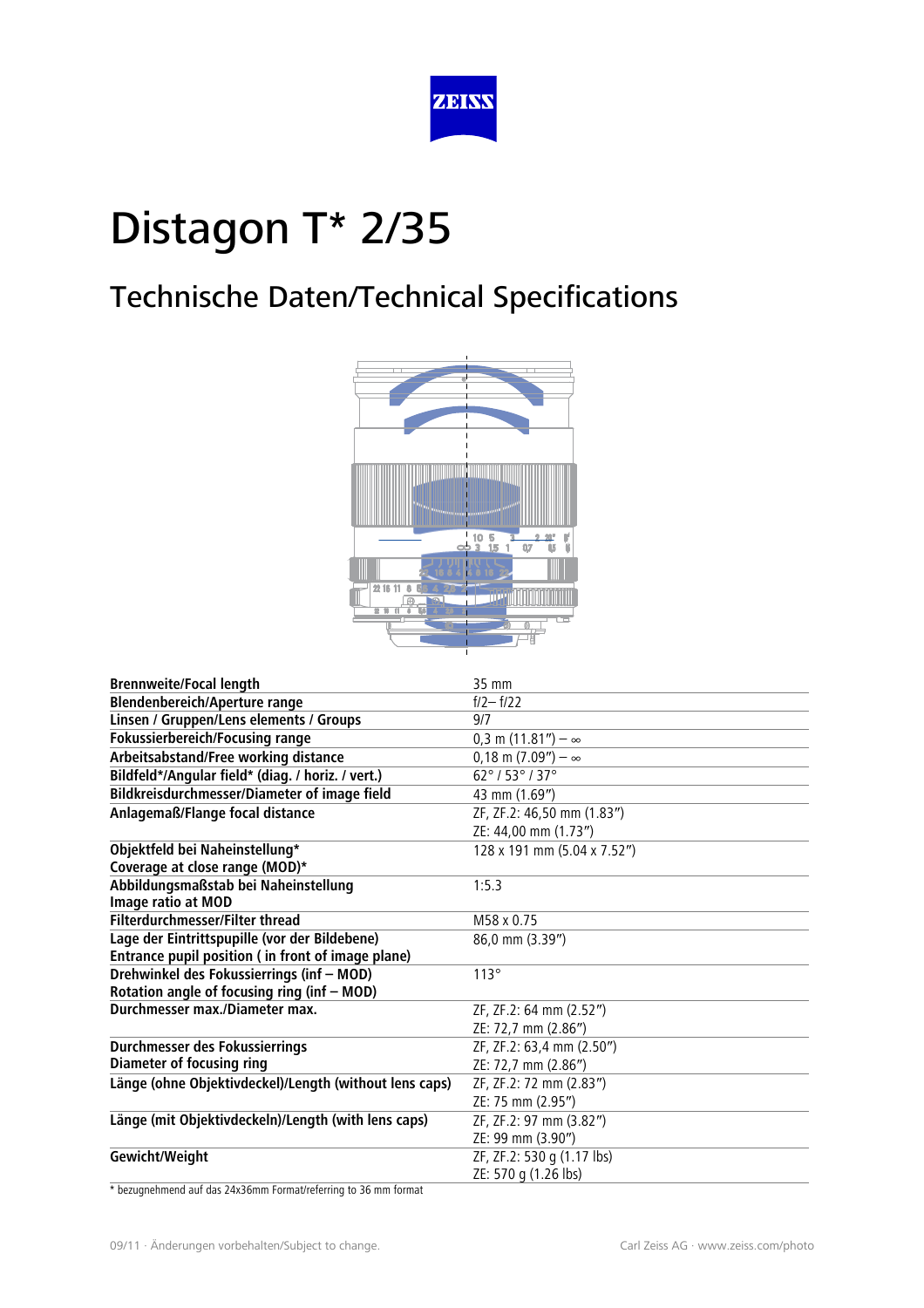

#### Relative Beleuchtungsstärke/Relative Illuminance



Die relative Beleuchtungsstärke zeigt die Abnahme der Bildhelligkeit von der Mitte des Bildes zu den Ecken. Angabe in Prozent.

The relative illumination shows in percent the decrease in image brightness from the image center to edge.

- Blendenzahl:  $k = 2 / f$ -number = 2
- ... Blendenzahl:  $k = 4 / f$ -number = 4

### Relative Verzeichnung/Relative Distortion



Angaben für unendlich. Data for infinity.

Die Relative Verzeichnung zeigt die Abweichung der aktuellen von der idealen Bildhöhe.

The relative distortion shows in percent the deviation of the actual from the ideal image height.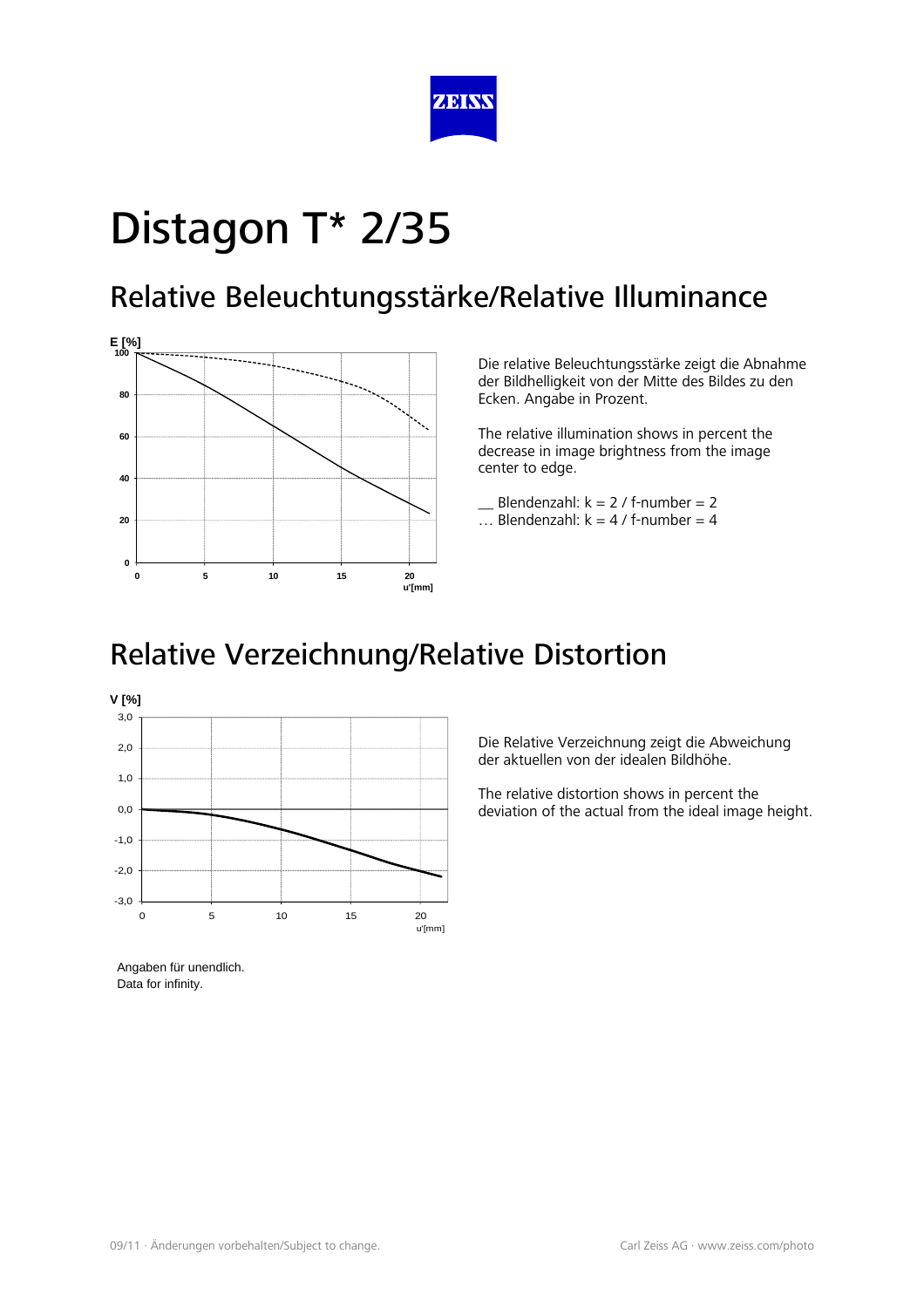

#### MTF Charts

**MTF [%]** 



Blendenzahl:  $k = 2 / f$ -number = 2

\_\_ Sagittal … Tangential

#### **MTF [%]**



Blendenzahl:  $k = 4 / f$ -number = 4

**Sagittal** … Tangential

Modulationsübertragung MTF als Funktion der Bildhöhe (u') und Spaltorientierung. Weißes Licht. Ortsfrequenzen R=10, 20 und 40 Perioden/mm. // Modulation transfer MTF as a function of the image height (u') and slit orientation. White light. Spatial frequencies R=10, 20 and 40 cycles/mm.